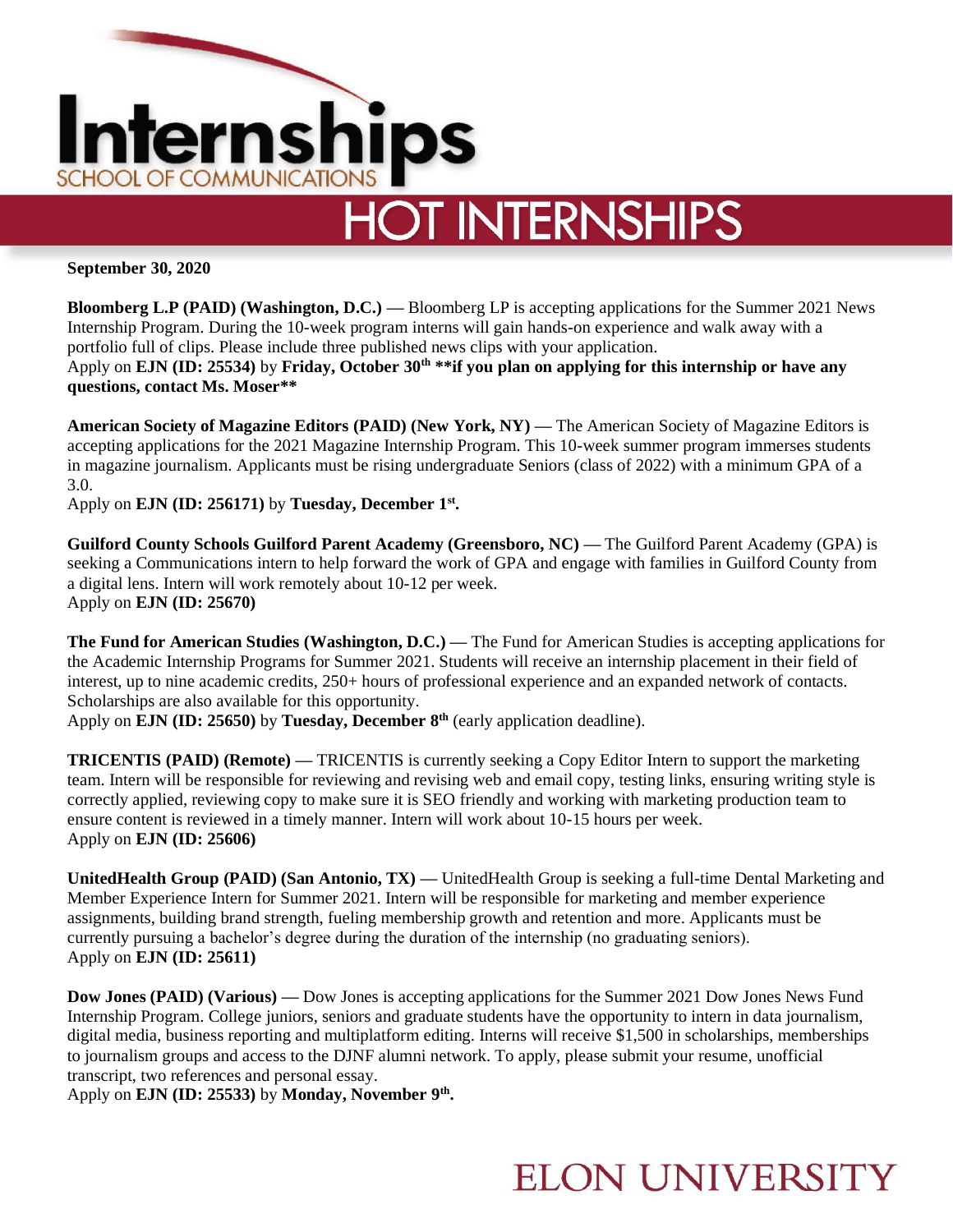



**Vectorworks (PAID) (Columbia, MD) — Vectorworks is seeking a Graphic Design Intern to work about 16-20** hours per week during the semester and 40 hours per week in the summer. Vectorworks is a design solution software company. Applicants must have at least a 3.0 GPA, be familiar with Illustrator, InDesign, Photoshop and Acrobat, and basic knowledge of HTML. Apply on **EJN (ID: 25524)** 

**Largemouth Communications (PAID) (Durham, NC) —** Largemouth Communications is accepting applications for the Spring 2021 Internship Program. Interns programs run in PR strategy and messaging, media relations, social communications, corporate communications, issues management and brand activation. Apply on **EJN (ID: 25495)** by **Saturday, October 31st .** 

**NBC Universal (Remote)—** NBC Universal is seeking Spring 2021 Advertising Sales Interns. Internship opportunities are available in sales, marketing, strategic planning, research & analytics, client partnerships and digital partnerships. Applicants must be current undergraduate sophomores or above with a GPA of 3.0. Apply on **EJN (ID: 25655)** *Application Deadline: Spring Internship postings are live for a limited time only, apply today!*

**NBC Universal (Remote) —** NBC Universal is seeking Spring 2021 CNBC Interns. Interns will get experience in business, communications, creative, digital, social, editorial and production functions at CBNC. Applicants must be current undergraduate sophomores or above with a GPA of 3.0.

Apply on **EJN (ID: 25653)** *Application Deadline: Spring Internship postings are live for a limited time only, apply today!*

**NBC Universal (Remote) —** NBC Universal is seeking Spring 2021 Corporate Functions Interns. The corporate groups, communications, diversity & inclusion, finance, legal and human resources, are positioned at the core of NBC. Interns will work in corporate diversity & inclusion, corporate social responsibility and executive search research and operations. Applicants must be current undergraduate sophomores or above with a GPA of 3.0. Apply on **EJN (ID: 25659)** *Application Deadline: Spring Internship postings are live for a limited time only, apply today!*

**NBC Universal (Remote) —** NBC Universal is seeking Spring 2021 Sports Interns. Interns will work in marketing, consumer engagement, editorial & research, news desk and production/operations. Applicants should have a strong interest in the media industry and knowledge of sports (fantasy sports knowledge is a plus). Applicants must be current undergraduate sophomores or above with a GPA of 3.0.

Apply on **EJN (ID: 25583)** *Application Deadline: Spring Internship postings are live for a limited time only, apply today!*

**NBC Universal (Remote)—** NBC Universal is seeking Spring 2021 Entertainment & Lifestyle Graphic Design Interns. Interns will create internal and external media graphic materials, write code, create assets for digital platforms and more. Applicants must be current undergraduate sophomores or above with a GPA of 3.0. Apply on **EJN (ID: 25584)** *Application Deadline: Spring Internship postings are live for a limited time only, apply today!*

**NBC Universal (Remote)— NBC** Universal is seeking Spring 2021 Interns for the Late Night & The Tonight Show. Interns will have the opportunity to work in one of the following departments: research, social media, writers, music, talent, human interest, general production, monologue research, guest research, digital graphic design, motion design or digital video production. Applicants must be current undergraduate sophomores or above with a GPA of 3.0. Apply on **EJN (ID: 25582)** *Application Deadline: Spring Internship postings are live for a limited time only, apply today!*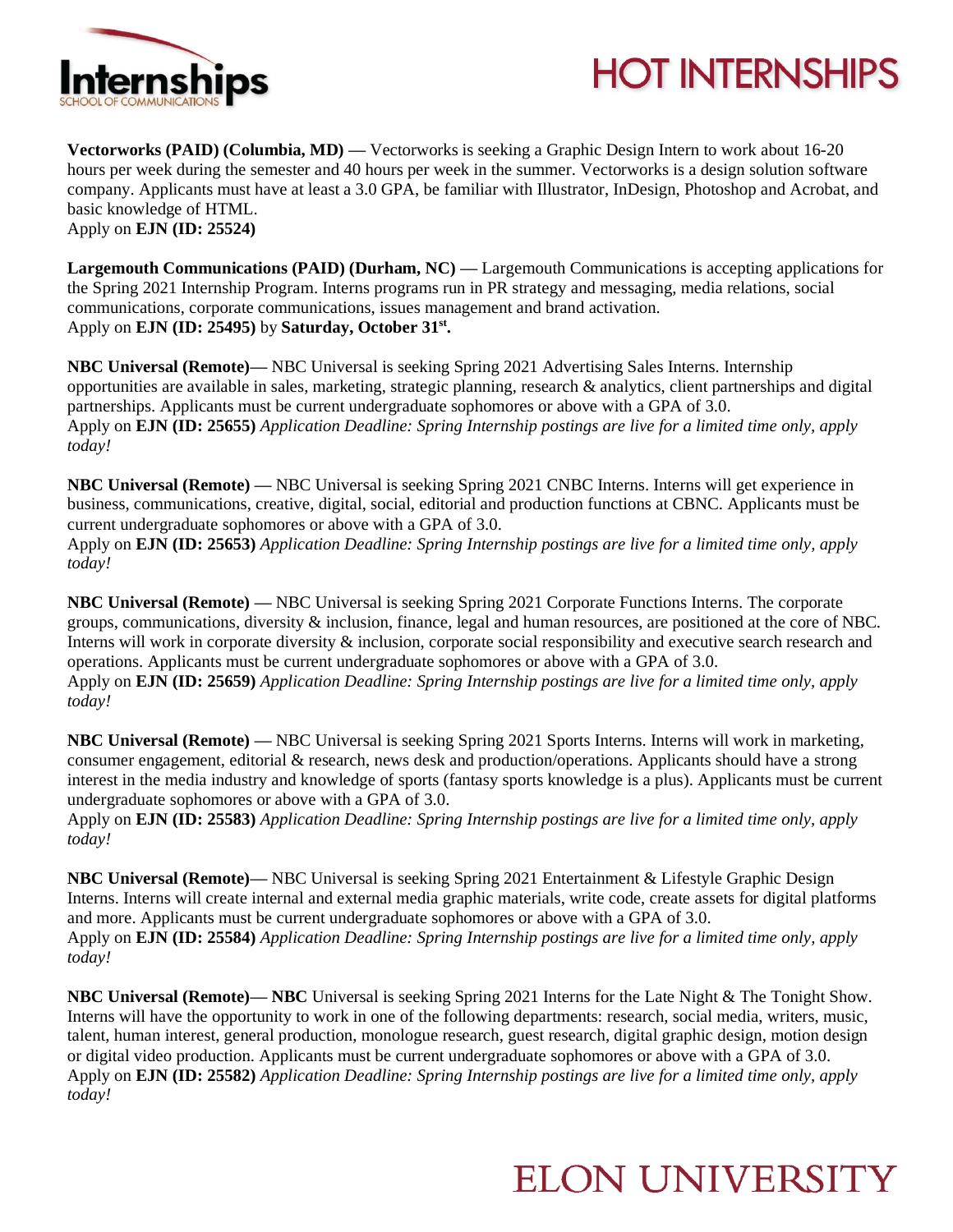



**NBC Universal (Remote)— NBC** Universal is seeking Spring 2021 Owned Station Interns. Opportunities are available in production, reporting, photography, sales, editing, research, promotion writing and more. NBC Owned Stations is comprised of 12 television stations that deliver compelling local news, information and entertainment. Applicants must be current undergraduate sophomores or above with a GPA of 3.0. Apply on **EJN (ID: 25579)** *Application Deadline: Spring Internship postings are live for a limited time only, apply* 

*today!*

**NBC Universal (Remote)— NBC** Universal is seeking Spring 2021 Film Entertainment Interns. The Filmed Entertainment group consists of the operations to produce, aquire, market and distribute filmed entertainment worldwide in various media formats. Interns will work in production & development, marketing and publicity. Applicants must be current undergraduate sophomores or above with a GPA of 3.0.

Apply on **EJN (ID: 25656)** *Application Deadline: Spring Internship postings are live for a limited time only, apply today!*

**NBC Universal (Remote)— NBC** Universal is seeking Spring 2021 Entertainment Interns. Interns will work in digital (graphic design, video editing), research, publicity & communications and creative services. Applicants must be current undergraduate sophomores or above with a GPA of 3.0.

Apply on **EJN (ID: 25652)** *Application Deadline: Spring Internship postings are live for a limited time only, apply today!*

**NBC Universal (Remote)— NBC** Universal is seeking Spring 2021 NBC News & MSNBC Interns. Interns will work in production, digital video/editorial/social and marketing/research/technology. Applicants must be current undergraduate sophomores or above with a GPA of 3.0.

Apply on **EJN (ID: 25654)** *Application Deadline: Spring Internship postings are live for a limited time only, apply today!*

**NBC Universal (Remote)— NBC** Universal is seeking Spring 2021 NBC Stamford Media Center Digital Interns. The Stamford Media Center is a full-service production facility that is home to popular daytime programming such as The Steve Wilkos Show and Judge Jerry. Applicants must be current undergraduate sophomores or above with a GPA of 3.0.

Apply on **EJN (ID: 25657)** *Application Deadline: Spring Internship postings are live for a limited time only, apply today!*

**NBC Universal (Remote)— NBC** Universal is seeking Spring 2021 Peacock Interns. Peacock is NBC's steaming service. Interns may work in commerce product, platform business intelligence, decision sciences, digital product marketing, digital business development or digital video technology. Applicants must be current undergraduate sophomores or above with a GPA of 3.0.

Apply on **EJN (ID: 25658)** *Application Deadline: Spring Internship postings are live for a limited time only, apply today!*

*The School of Communications strives to provide accurate information to students from legitimate employers. Because of the volume of internship postings received by our office, we cannot screen every listing. We do not endorse the products or recommend the services of any of the employers listing internships through our office. We are not responsible for the safety, wages, working conditions or other employment aspects of any internship listed here. Students are urged to use common sense, caution, and practice due diligence in researching employers before applying for any internship positions within a business or organization.*

FOR MORE INFORMATION: